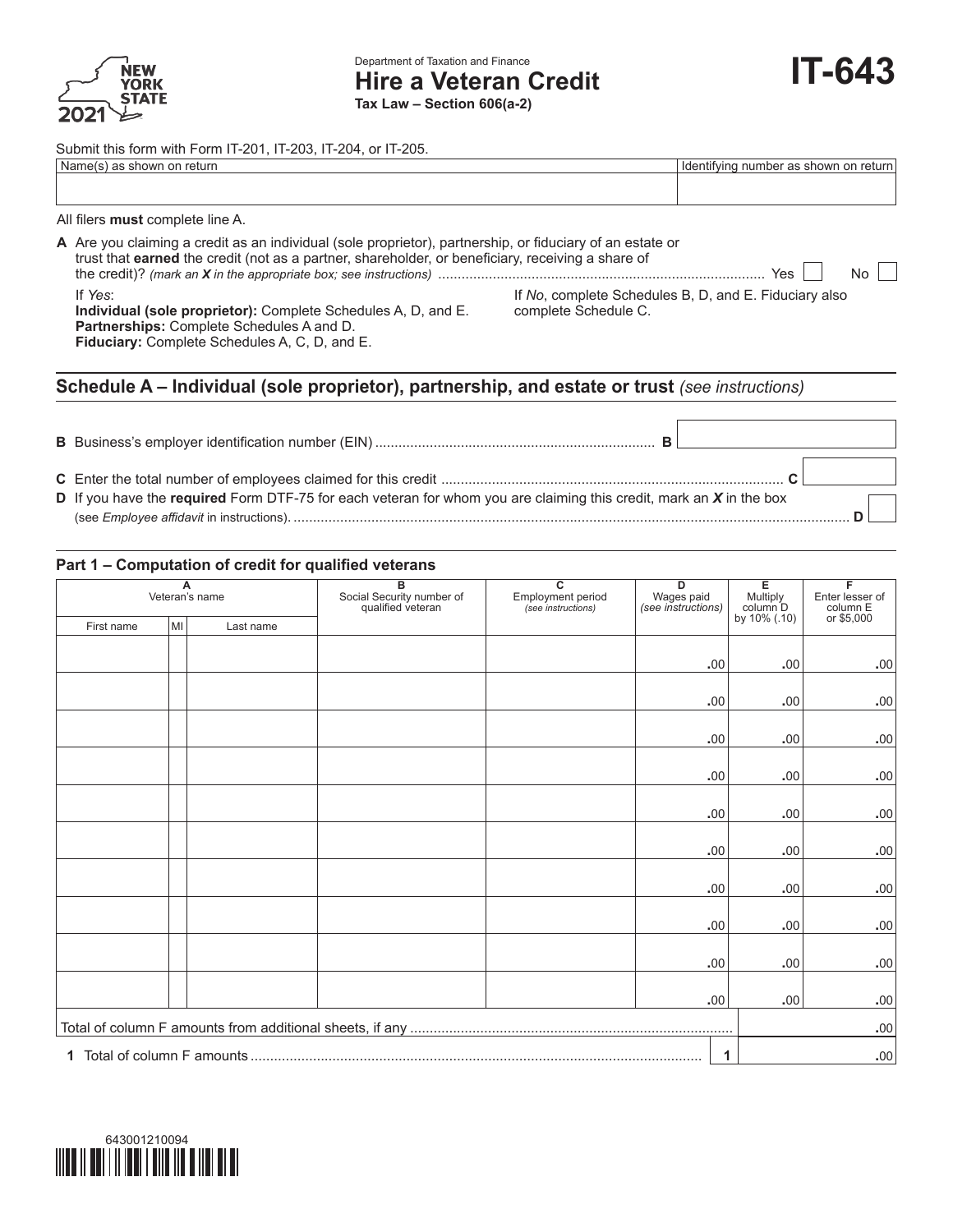| A<br>Veteran's name |              | в<br>Social Security number of<br>qualified disabled veteran | $\overline{c}$<br>D<br><b>Employment period</b><br>Wages paid<br>(see instructions)<br>(see instructions) |  | Е<br>Multiply<br>column D | F<br>Enter lesser of<br>column E |             |
|---------------------|--------------|--------------------------------------------------------------|-----------------------------------------------------------------------------------------------------------|--|---------------------------|----------------------------------|-------------|
| First name          | MI           | Last name                                                    |                                                                                                           |  |                           | by 15% (.15)                     | or \$15,000 |
|                     |              |                                                              |                                                                                                           |  |                           |                                  |             |
|                     |              |                                                              |                                                                                                           |  | .00                       | .00.                             | .00         |
|                     |              |                                                              |                                                                                                           |  | .00                       | .00.                             | .00         |
|                     |              |                                                              |                                                                                                           |  | .00                       | .00.                             | .00.        |
|                     |              |                                                              |                                                                                                           |  |                           |                                  |             |
|                     |              |                                                              |                                                                                                           |  | .00                       | .00.                             | .00.        |
|                     |              |                                                              |                                                                                                           |  | .00                       | .00.                             | .00         |
|                     |              |                                                              |                                                                                                           |  | .00                       | .00.                             | .00         |
|                     |              |                                                              |                                                                                                           |  | .00                       | .00.                             | .00.        |
|                     |              |                                                              |                                                                                                           |  | .00                       | .00.                             | .00         |
|                     |              |                                                              |                                                                                                           |  | .00                       | .00.                             | .00.        |
|                     |              |                                                              |                                                                                                           |  |                           |                                  |             |
|                     |              |                                                              |                                                                                                           |  | .00                       | .00.                             | .00         |
|                     |              |                                                              |                                                                                                           |  |                           |                                  | .00         |
|                     | $\mathbf{2}$ |                                                              |                                                                                                           |  | .00                       |                                  |             |
|                     | 3            |                                                              |                                                                                                           |  |                           |                                  | .00.        |

#### **Part 2 – Computation of credit for qualified disabled veterans**

**Individuals and partnerships:** Enter the line 3 amount on line 8.

**Fiduciaries:** Include the line 3 amount on line 5.

## **Schedule B – Partner's, shareholder's, or beneficiary's share of credit** *(see instructions)*

If you were a partner in a partnership, a shareholder of a New York S corporation, or a beneficiary of an estate or trust and received a share of the credit from that entity, complete the following information for each partnership, New York S corporation, or estate or trust. For *Type*, enter *P* for partnership, *S* for S corporation, or *ET* for estate or trust.

| Name of entity | в<br>Type | <b>EIN</b> | Share of credit |
|----------------|-----------|------------|-----------------|
|                |           |            | .00.            |
|                |           |            | .00.            |
|                |           |            | .00.            |
|                |           |            | .00             |
|                |           |            | .00             |

**Fiduciaries:** Include the line 4 amount on line 5. **All others:** Enter the line 4 amount on line 9.